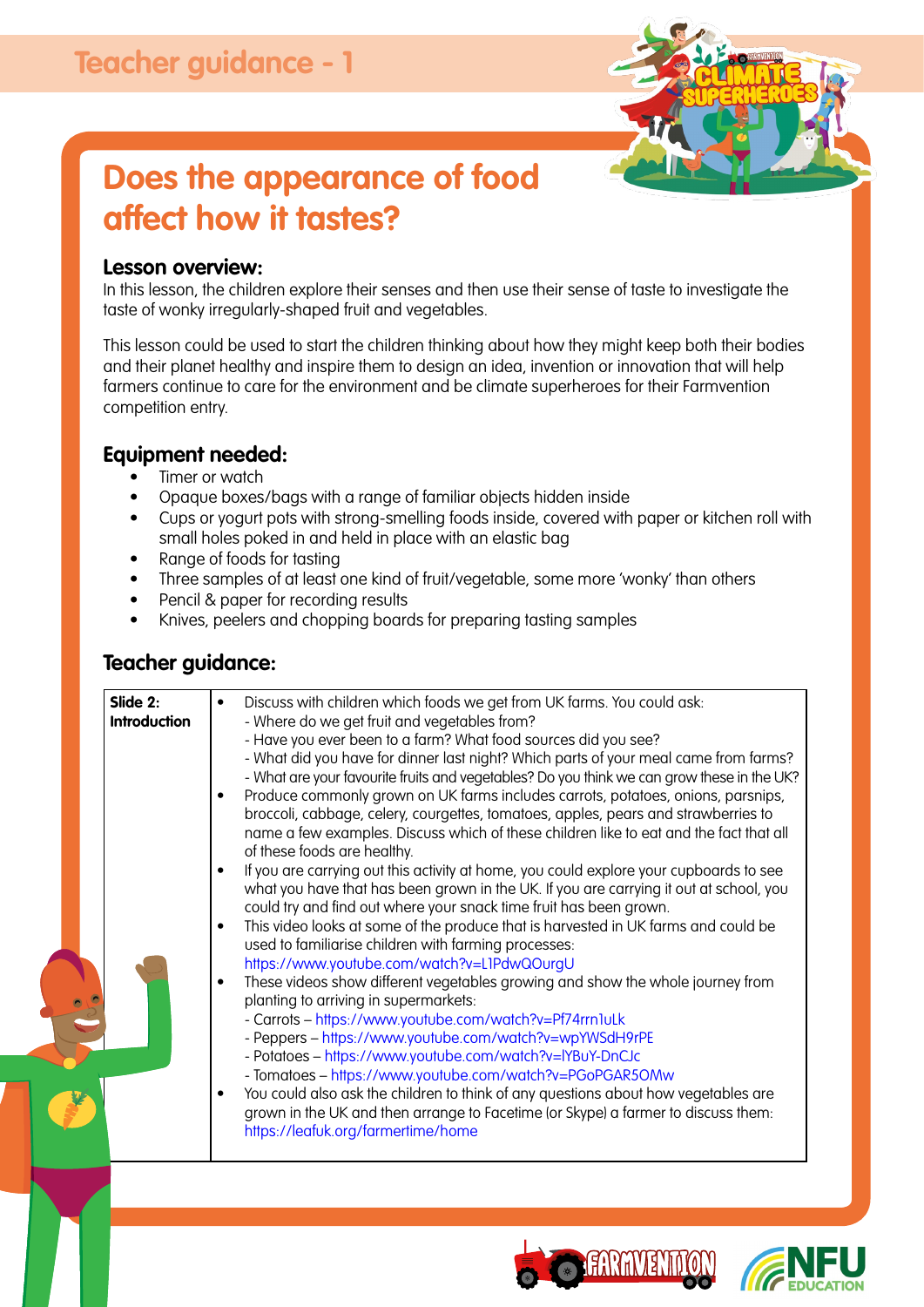| Slide 3:<br><b>Irregularly</b><br>shaped<br>vegetables | Discuss with children their views on eating so-called 'wonky' fruit and vegetables.<br>Have any of them tried to grow their own food before? Did it look like the produce we<br>see in the shops? How did it taste?<br>Talk about some of the recipes and meals they are familiar with and consider whether<br>or not you can tell what shape the vegetable was before it was added to the meal.                                                                                                                                                                                                                                                                                                                                                                                                                                                                                                                                                                                                                                                                                                                                         |  |
|--------------------------------------------------------|------------------------------------------------------------------------------------------------------------------------------------------------------------------------------------------------------------------------------------------------------------------------------------------------------------------------------------------------------------------------------------------------------------------------------------------------------------------------------------------------------------------------------------------------------------------------------------------------------------------------------------------------------------------------------------------------------------------------------------------------------------------------------------------------------------------------------------------------------------------------------------------------------------------------------------------------------------------------------------------------------------------------------------------------------------------------------------------------------------------------------------------|--|
| Slide 4:<br>The question                               | Explain that you are going to use your senses to investigate the question: Does the<br>shape of food affect how it tastes?                                                                                                                                                                                                                                                                                                                                                                                                                                                                                                                                                                                                                                                                                                                                                                                                                                                                                                                                                                                                               |  |
| Slide 5:<br><b>Senses</b><br>Slide 6:                  | Use the presentation to discuss our five senses and which sense organs we use for<br>$\bullet$<br>each of them.<br>The five senses children learn about when following the UK National Curriculum are<br>the senses of sight, hearing, smell, touch and taste. These help us to make sense of<br>the world around us and, importantly, keep use safe. For example, we can use our<br>senses to help us identify food that might make us ill, time when it might be unsafe to<br>cross a road or objects that might be too hot or sharp to touch.<br>Discuss with children when they have used each sense so far today, for example<br>they may have used their sense of taste while eating their breakfast, or their sense of<br>hearing to listen for their name during the register or their sense of sight to see when<br>the light on the pedestrian crossing changed to green.<br>Watch video to take a look at senses in use on a farm: https://www.youtube.com/<br>watch?v=JCsQbE3-gfU&list=PLfQQD6ZJA60YhGhL-T9NhInlJGYiNi0vf&index=10<br>You could play traditional 'I Spy' here, in which players look for something beginning |  |
| <b>Exploring</b><br>sight                              | with a particular letter, or you could give children the opportunity to practise their<br>phonics skills by adapting the game so that they are looking for something that<br>contains a certain sound. For example, "I spy with my little eye, something that has the<br>'ar' sound," (carpet, arm, garden etc.)<br>Throughout the game, reinforce that we are using our eyes and sense of sight to find<br>the objects.                                                                                                                                                                                                                                                                                                                                                                                                                                                                                                                                                                                                                                                                                                                 |  |
| Slide 7:<br><b>Exploring</b><br>hearing                | Carry out a 'listening minute' both indoors and outdoors. Ask the children to sit in<br>silence and think about what they can hear.<br>Ensure the children keep their eyes closed during their listening minutes so that they<br>are only using their sense of hearing to identify things.<br>You could ask them to write lists of the things they hear. Alternatively, you could play<br>them some sounds found online and see if they can identify the sources.<br>Throughout the activity, keep reminding the children that they are using their sense of<br>hearing and ears to identify things.<br><b>Questions to ask:</b><br>- Did you hear the same sounds indoors and outdoors?<br>- How easy or hard was it to work out what was making all the different sounds?<br>- Were all the sounds the same volume, or were some louder and some quieter<br>sounds?                                                                                                                                                                                                                                                                    |  |
|                                                        |                                                                                                                                                                                                                                                                                                                                                                                                                                                                                                                                                                                                                                                                                                                                                                                                                                                                                                                                                                                                                                                                                                                                          |  |





Escratif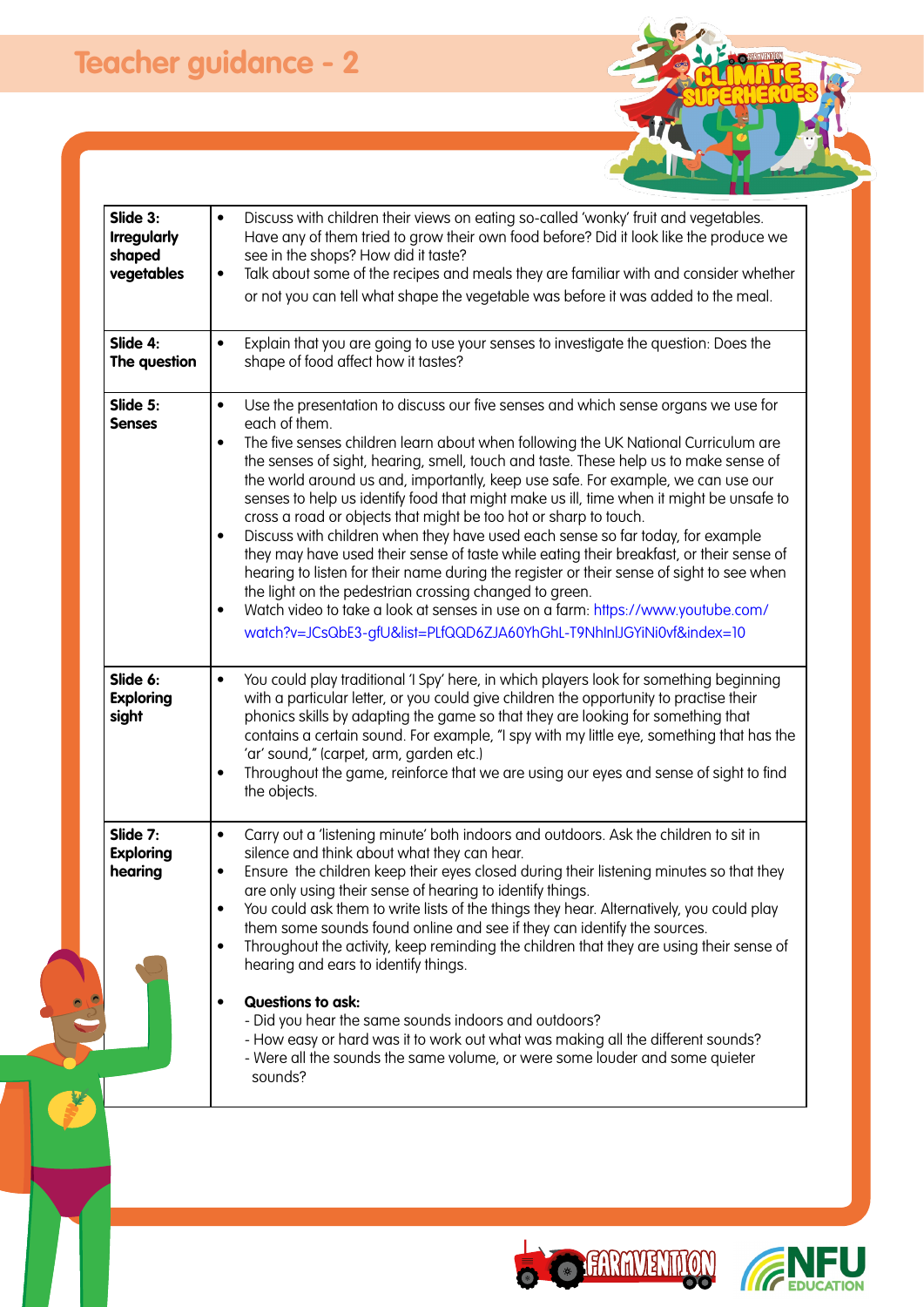1

| Hide a selection of familiar objects in an opaque bag or box and ask children to reach<br>inside and try and identify the items.<br>Throughout the activity, keep reminding the children that they are using their sense of<br>touch and skin to identify things.<br>Children can think that they just use their hands for their sense of touch, not their skin.<br>To help them learn that it is our skin and not just our hands that use our sense of touch,<br>offer them two very different objects, such as a teddy and a book, and ask them to<br>identify which is which using only their feet or forearms with their eyes closed.<br><b>Questions to ask:</b><br>- Was it easy or hard to work out what was hidden using only your sense of touch?<br>- Could you tell if the objects were soft or hard?<br>- Could you tell what colour they were?<br>- Could you tell if they were rough or smooth?                                                                                                                                                                                                                                                                                                                                                     |
|-------------------------------------------------------------------------------------------------------------------------------------------------------------------------------------------------------------------------------------------------------------------------------------------------------------------------------------------------------------------------------------------------------------------------------------------------------------------------------------------------------------------------------------------------------------------------------------------------------------------------------------------------------------------------------------------------------------------------------------------------------------------------------------------------------------------------------------------------------------------------------------------------------------------------------------------------------------------------------------------------------------------------------------------------------------------------------------------------------------------------------------------------------------------------------------------------------------------------------------------------------------------|
| Hide some familiar-smelling objects in small opaque cups or yogurt pots, cover the<br>top with a piece of paper or kitchen towel with small holes poked in and secure this in<br>place with an elastic band.<br>Ask children to smell each pot and try and identify what is inside. Foods which work<br>well in this activity include oranges, lemons, coffee grounds, mints, garlic, onion, curry<br>powder and some cheeses.<br>Throughout the activity, keep reminding the children that they are using their sense of<br>smell and their nose to identify things.<br><b>Questions to ask:</b><br>- Was it easy or hard to work out what was hidden using only your sense of smell?<br>- Were all of the smells nice or were there some that you didn't like?<br>Health & Safety - Make sure you are aware of any allergies in your class before<br>allowing children to smell hidden foods.                                                                                                                                                                                                                                                                                                                                                                   |
| Carry out a blindfolded taste test of some familiar foods. You could offer children a<br>range of different foods to try or limit the range to different kinds/flavours of the same<br>thing, for example differently flavoured yogurts or crisps.<br>Some children may be reluctant to try something they can't see, and so using different<br>flavoured crisps is a good option here as they will not need to be blindfolded. If you<br>have access to food colouring, you could use them to give familiar yogurts a different<br>appearance.<br>To truly limit children to just their sense of taste, you could also ask them to hold their<br>noses so that they cannot use their sense of smell.<br>Throughout the activity, keep reminding the children that they are using their sense of<br>taste and their tongue to identify things.<br><b>Questions to ask:</b><br>- Was it easy or hard to work out what was hidden using only your sense of taste?<br>- Were all of the smells nice or were there some that you didn't like?<br>- Was it easy or difficult to work out what was in each cup?<br><b>Health and Safety</b> – Make sure you are aware of any allergies or dietary restrictions<br>in your class before allowing them to taste any food. |
| $\bullet$<br>$\bullet$<br>$\bullet$<br>$\bullet$<br>$\bullet$<br>$\bullet$<br>$\bullet$<br>$\bullet$<br>$\bullet$<br>$\bullet$<br>$\bullet$<br>٠<br>$\bullet$<br>$\bullet$<br>٠                                                                                                                                                                                                                                                                                                                                                                                                                                                                                                                                                                                                                                                                                                                                                                                                                                                                                                                                                                                                                                                                                   |





Frommu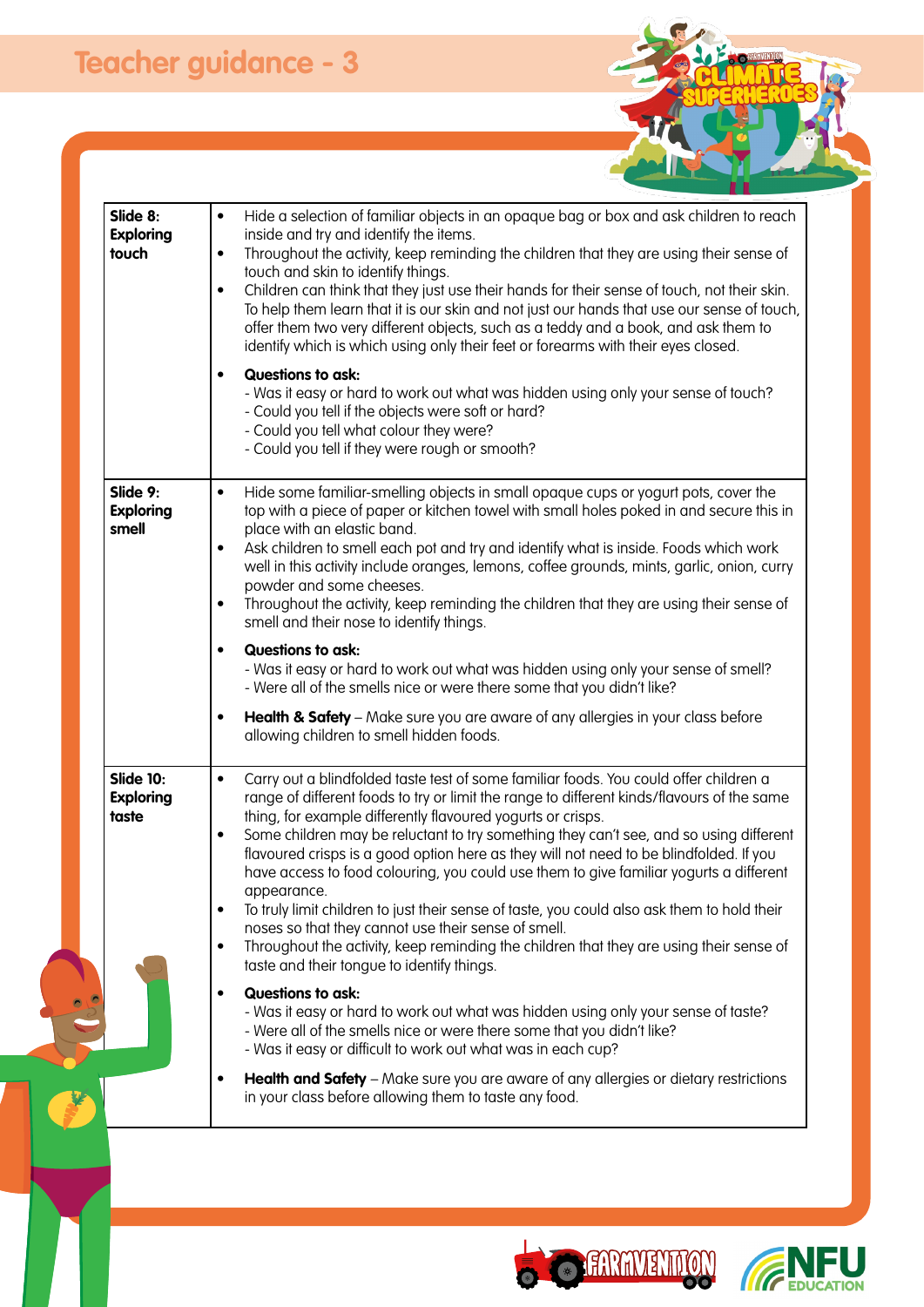F

| <b>Slide 11:</b><br>Senses quiz                                  | Ask children to discuss which sense they would use for each activity. Humans rarely<br>$\bullet$<br>just use one sense in isolation so they may want to give more than one answer.                                                                                                                                                                                                                                                                                                                                                                                                                                                                                                                                                                                                                                                                                                                                                                                                                                                                                                                                                                                                                                                                                                                                                                                                                |
|------------------------------------------------------------------|---------------------------------------------------------------------------------------------------------------------------------------------------------------------------------------------------------------------------------------------------------------------------------------------------------------------------------------------------------------------------------------------------------------------------------------------------------------------------------------------------------------------------------------------------------------------------------------------------------------------------------------------------------------------------------------------------------------------------------------------------------------------------------------------------------------------------------------------------------------------------------------------------------------------------------------------------------------------------------------------------------------------------------------------------------------------------------------------------------------------------------------------------------------------------------------------------------------------------------------------------------------------------------------------------------------------------------------------------------------------------------------------------|
| <b>Slide 12:</b><br>Shopping<br>with our<br>senses               | Discuss the questions on the presentation with the children.<br>$\bullet$<br>If their parents/carers shop while they are not with them or use online delivery<br>$\bullet$<br>services, children may have limited experiences of shopping for fruit and vegetables.<br>In this case, use the photos to talk about which vegetables they would pick and how<br>they would decide which is best.                                                                                                                                                                                                                                                                                                                                                                                                                                                                                                                                                                                                                                                                                                                                                                                                                                                                                                                                                                                                    |
| Slide 13:<br>irregularly-<br>shaped<br>vegetables                | Discuss how we use our senses when we are enjoying our food. Research has shown<br>$\bullet$<br>that we do, to some extent, 'eat with our eyes', and our perception of how something<br>tastes is affected by the way it looks.<br>Discuss the pictures of differently-shaped fruits and vegetables and how children think<br>$\bullet$<br>their shape might affect their taste, linking in previous learning about senses. It is very<br>likely at this point that children will say the more regular-looking fruits and vegetables<br>will taste better.<br>Show children three or more examples of a fruit/vegetable that are differently shaped,<br>$\bullet$<br>some of which look more regular than others. If you find it difficult to find unusually-<br>shaped produce, you could add some dirt or surface scuffs to one of your veg that<br>will not affect the taste or usability of the food. Good foods to choose for this include<br>carrots, apples, peppers, satsumas, grapes, cucumbers, strawberries or tomatoes.<br>Questions to pose to the children:<br>$\bullet$<br>- Which of these three [strawberries] would you most like to eat?<br>- Which do you think will taste best?<br>- Why do you think this one will taste best?<br>Health & Safety - Make sure you are fully aware of any allergies in the class before<br>$\bullet$<br>allowing children to handle produce. |
| Slide 14:<br>Investigating<br>unusually-<br>shaped<br>vegetables | Set the scene: Lots of fruit and vegetables are thrown away each day because they are<br>$\bullet$<br>unusually shaped.<br>You need to investigate whether the wonky produce tastes worse than the regularly-<br>$\bullet$<br>shaped food or if the unusual-looking food is worth saving!<br>It is likely that children will need a lot of guidance in planning this investigation, and so<br>$\bullet$<br>this discussion should be carried out as a class and a method agreed upon together.<br><b>Questions to ask:</b><br>- Which sense will we use to find out how yummy different vegetables are? Which<br>sense organ do we use for this sense?<br>- How will you find out which one tastes best?<br>- How will you make sure you are not judging the food by the way it looks?<br>Possible suggestions for carrying out the investigation include:<br>- Asking children to rank three of the same type of fruit/vegetable according to which<br>looks the tastiest and recording this, then carrying out a blindfolded taste test or<br>tasting a piece of each that has been cut up in such a way that all three pieces look<br>identical or very, very similar and again ranking them according to which tastes<br>better. This will need careful monitoring by an adult to make sure it is remembered<br>which tasting sample came from which fruit/vegetable.                         |





Frommu